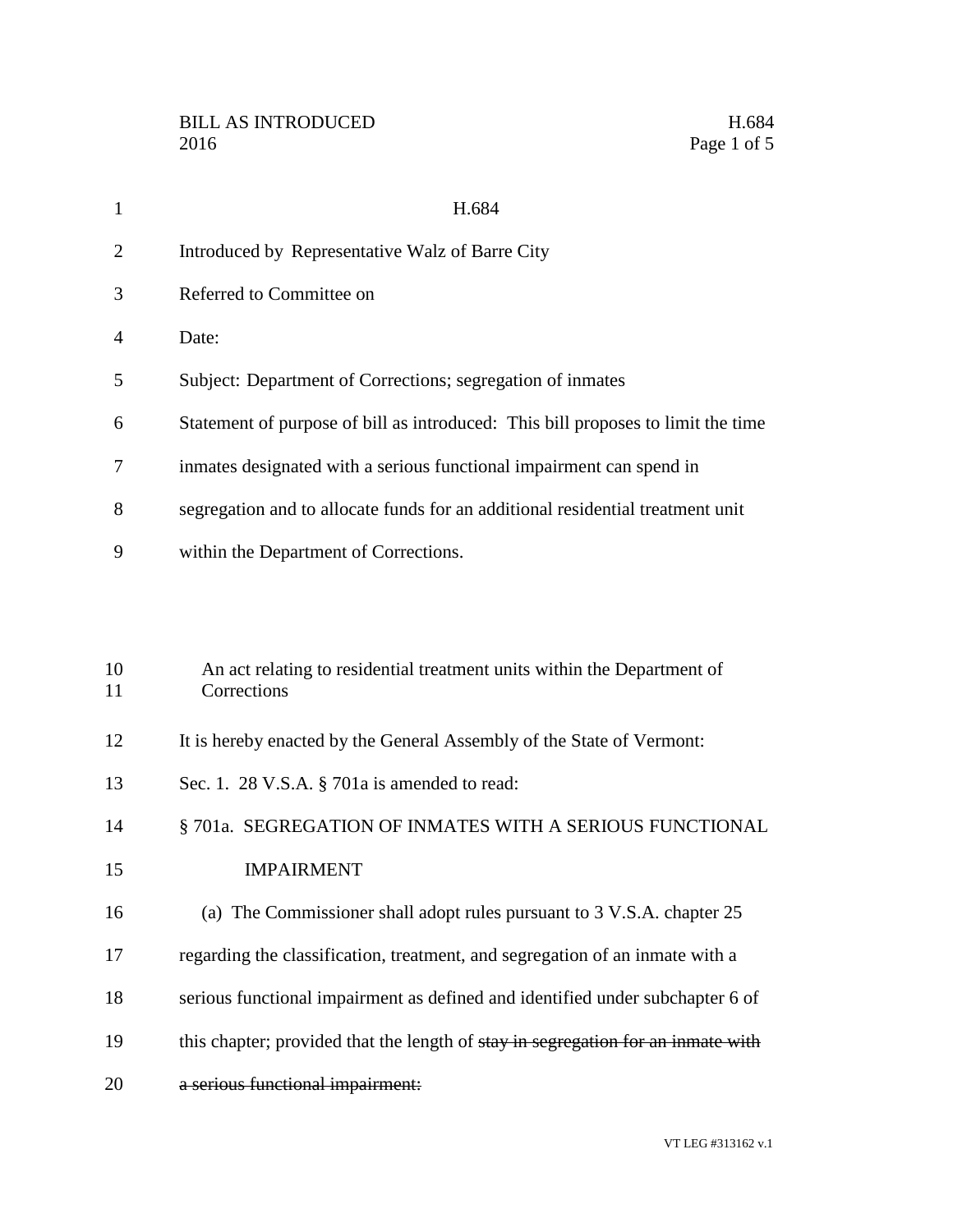| $\mathbf{1}$   | (1) Shall not exceed 15 days if the inmate is segregated for disciplinary          |
|----------------|------------------------------------------------------------------------------------|
| $\overline{2}$ | reasons.                                                                           |
| 3              | (2) Shall not exceed 30 days if the inmate requested the segregation,              |
| $\overline{4}$ | except that the inmate may remain segregated for successive 30-day periods         |
| 5              | following assessment by a qualified mental health professional and approval of     |
| 6              | a physician for each extension.                                                    |
| 7              | (3) Shall not exceed 30 days if the inmate is segregated for any reason            |
| 8              | other than the reasons set forth in subdivision $(1)$ or $(2)$ of this subsection, |
| 9              | except that the inmate may remain segregated for successive 30-day periods         |
| 10             | following a due process hearing for each extension, which shall include            |
| 11             | assessment by a qualified mental health professional and approval of a             |
| 12             | physician time an inmate with a serious functional impairment spends in            |
| 13             | segregation shall not exceed one 24 hour period within any given seven day         |
| 14             | period for any reason, including administrative segregation, disciplinary          |
| 15             | segregation, and close custody.                                                    |
| 16             | (b) For purposes of this title, and despite other names this concept has been      |
| 17             | given in the past or may be given in the future, "segregation" means a form of     |
| 18             | separation from the general population which may or may not include                |
| 19             | placement in a single occupancy cell and which is used for disciplinary,           |
| 20             | administrative, or other reasons.                                                  |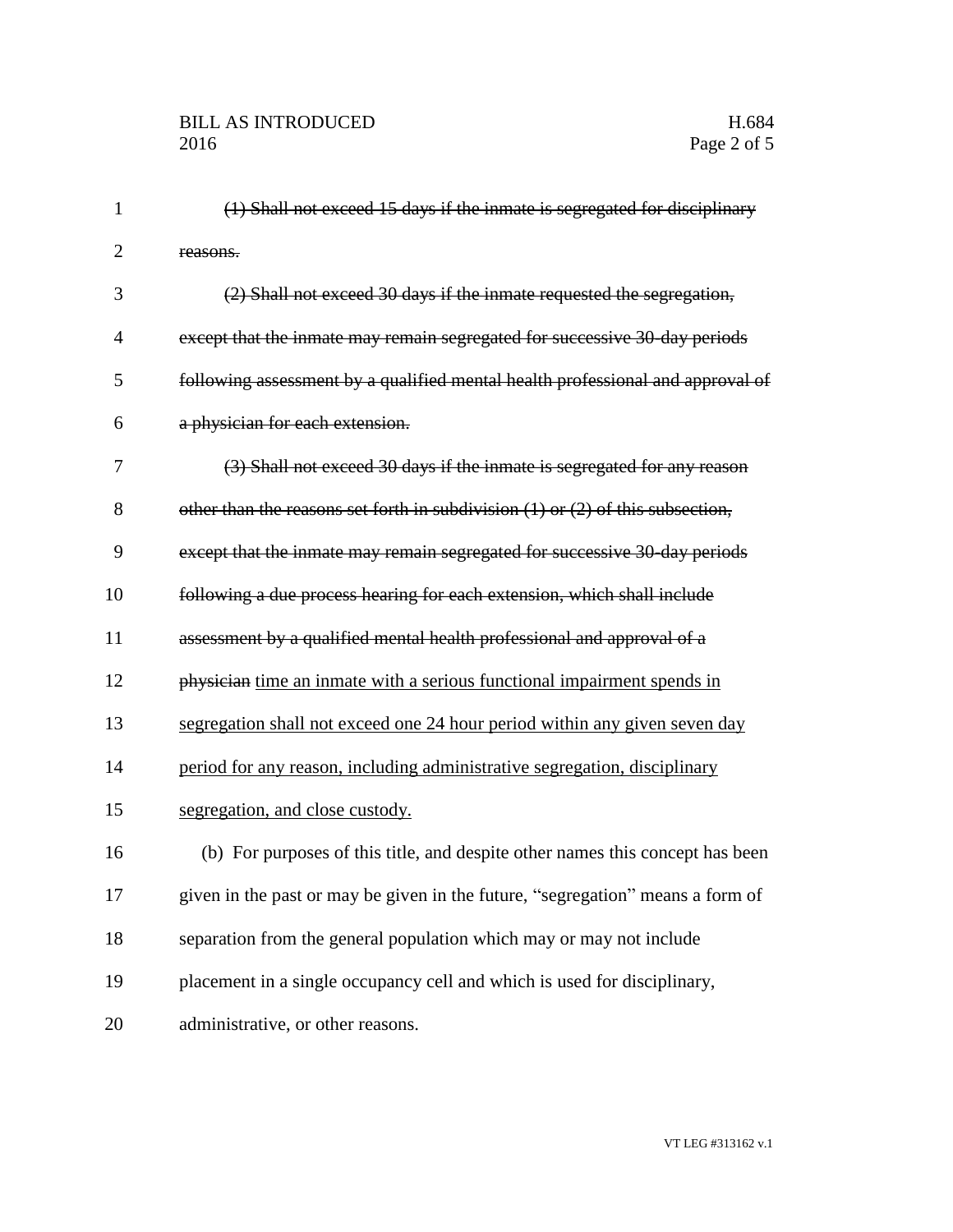## BILL AS INTRODUCED H.684<br>2016 Page 3 of 5

| $\mathbf{1}$   | (c) On or before the 15th day of each month, the Department's Health             |
|----------------|----------------------------------------------------------------------------------|
| $\overline{2}$ | Services Director shall provide to the Joint Legislative Corrections Justice     |
| 3              | Oversight Committee a report that, while protecting inmate confidentiality,      |
| $\overline{4}$ | lists each inmate who was in segregation during the preceding month by a         |
| 5              | unique indicator and identifies the reason the inmate was placed in segregation, |
| 6              | the length of the inmate's stay in segregation, whether the inmate has a serious |
| 7              | functional impairment. The report shall also indicate any incident of self harm  |
| 8              | or attempted suicide by inmates in segregation. The Department shall ensure      |
| 9              | that a copy of the report is forwarded to the Vermont Defender General and the   |
| 10             | Executive Director of Vermont Protection and Advocacy, Inc. on a monthly         |
| 11             | basis. At the request of the Committee, the Director shall also provide          |
| 12             | information about the nature of the functional impairments of inmates placed     |
| 13             | in segregation or services provided to these inmates. In addition, at least      |
| 14             | annually, the Department shall provide a report on all inmates placed in         |
| 15             | segregation who were receiving mental health services.                           |
| 16             | Sec. 2. DEPARTMENT OF CORRECTIONS; RESIDENTIAL                                   |
| 17             | TREATMENT UNIT; ALLOCATION OF FUNDING                                            |
| 18             | (a) The General Assembly shall allocate sufficient funds to allow the            |
| 19             | Commissioner of the Department of Corrections to create an additional            |
| 20             | residential treatment unit to accommodate a minimum of 12 beds. The              |
| 21             | residential treatment unit shall accommodate the needs of inmates identified as  |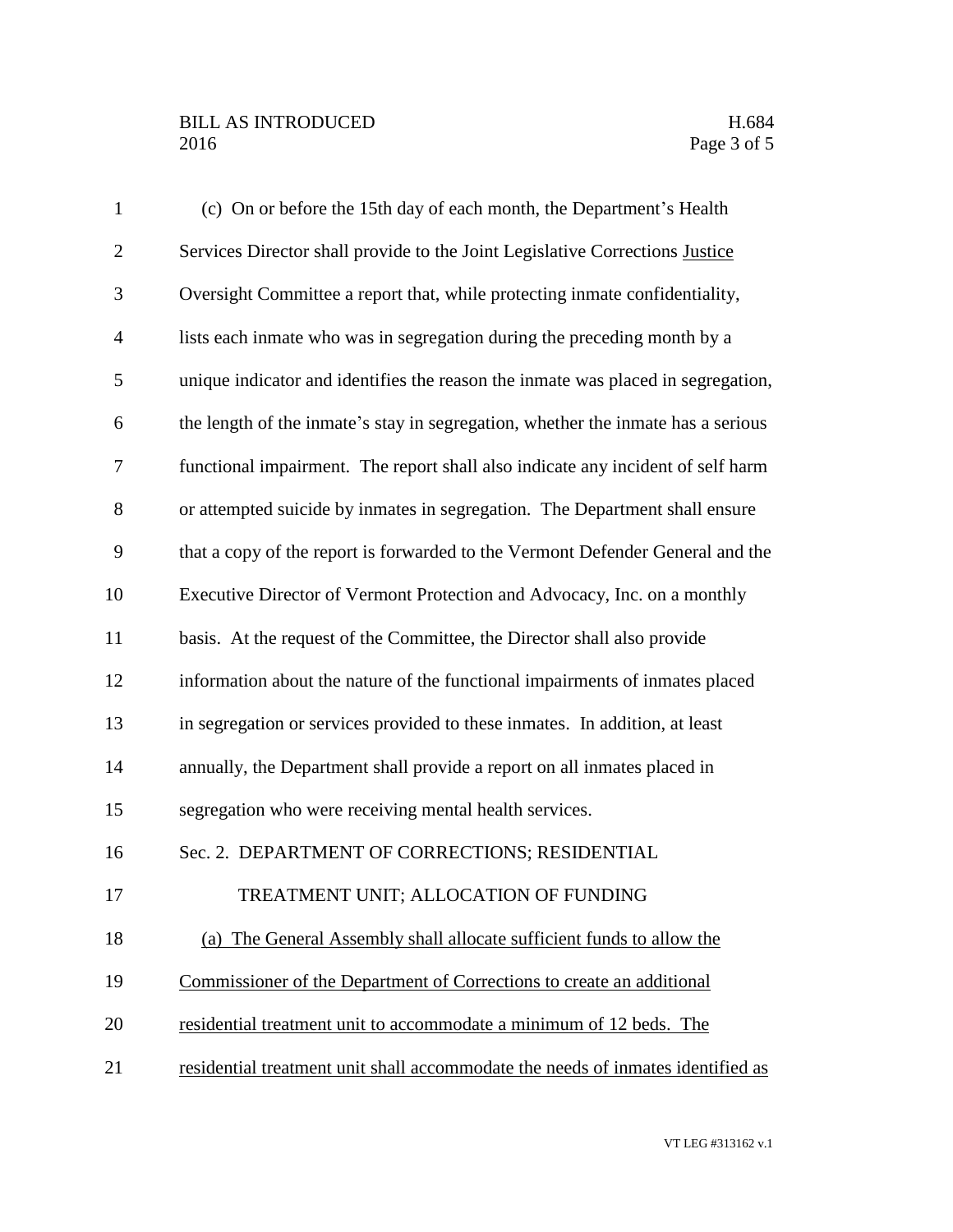| $\mathbf{1}$   | seriously functionally impaired and requiring special placement or                |
|----------------|-----------------------------------------------------------------------------------|
| $\overline{2}$ | consequences for inappropriate behavior as an alternative to segregation.         |
| 3              | (b) The residential treatment unit beds shall:                                    |
| 4              | (1) exist in a separate unit, staffed by mental health professionals and          |
| 5              | specially trained correctional officers;                                          |
| 6              | (2) provide freedom of movement within the unit;                                  |
| 7              | (3) provide intensive individual and group mental health treatment                |
| 8              | similar to other licensed residential treatment programs; and                     |
| 9              | (4) have the ability to transfer those inmates unable to benefit from the         |
| 10             | treatment unit due to symptoms of their serious functional impairment to an       |
| 11             | appropriate treatment facility outside of the correctional facility.              |
| 12             | (c) The Commissioner shall create policies and procedures to ensure that          |
| 13             | inmates designated as seriously functionally impaired are diverted to the         |
| 14             | residential treatment unit if they incur disciplinary violations or would         |
| 15             | otherwise be placed in administrative or disciplinary segregation.                |
| 16             | (d) If the Commissioner determines that an inmate with a serious functional       |
| 17             | impairment is too dangerous to him- or herself or others to be placed in the      |
| 18             | residential treatment unit, the Commissioner shall transfer the inmate to         |
| 19             | another treatment setting to stabilize the inmate so that he or she can return to |
| 20             | and participate in the residential treatment unit. An inmate with a serious       |
| 21             | functional impairment determined to be dangerous to him- or herself or others     |